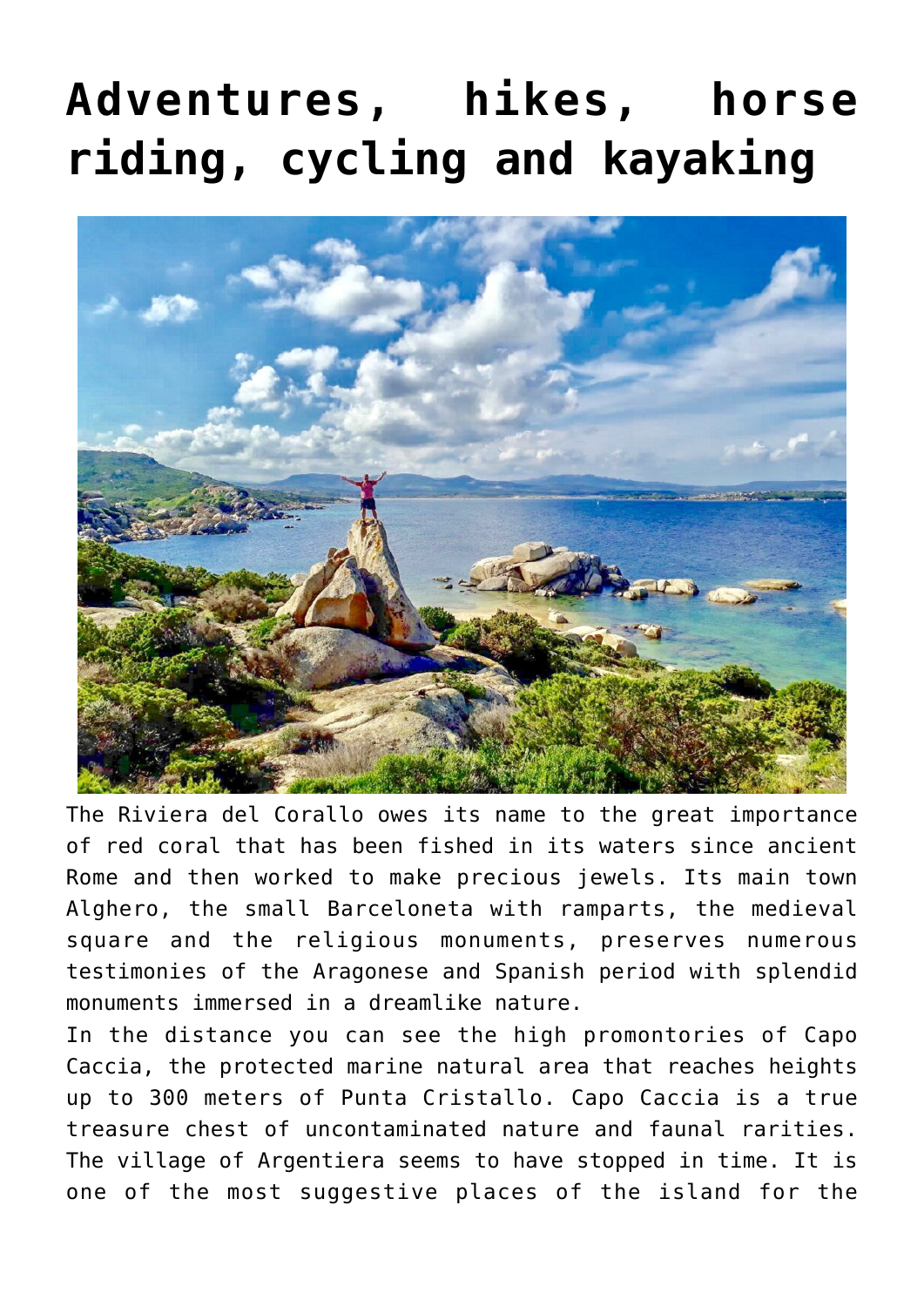particular beauty and variety of landscape with mountains of silver stone that lap the splendid coast.

### **Hiking in Porto Conte**

The regional park of Porto Conte, the Geo-Mineralogical-Environmental Park of Sardinia, the reserve of Mount Minerva, the reserve of Capo Marargiu, Motresta crest, are just some of the places where you can learn another way to travel: a slow walk, more or less challenging, to discover the beauty of an area, its history and its most hidden aspects. We will guide you along little-known trails, reaching the starting point by jeep. From the starting point we will walk, hike, or climb along the route chosen together, based on your skills and desires.

#### **Hiking in Neptune Grotto**

The regional park of Porto Conte, the Geo-Mineralogical-Environmental Park of Sardinia, the reserve of Mount Minerva, the reserve of Capo Marargiu, Motresta crest, are just some of the places where you can learn another way to travel: a slow walk, more or less challenging, to discover the beauty of an area, its history and its most hidden aspects. We will guide you along little-known trails, reaching the starting point by jeep. From the starting point we will walk, hike, or climb along the route chosen together, based on your skills and desires.

#### **Hiking in Porto Conte and Nuragic Villages**

We will reach the necropolis of Anghelu Ruju, located in the hinterland 9 km from the sea, in a fertile plain crossed by the Rio Filibertu. The necropolis includes 38 domus de janas excavated in the sandstone; the stone peaks used to dig them were found numerous inside the tombs during excavations. The tour will continue towards the nuragic village of Palmavera which was built at the foot of a mountainous relief with a